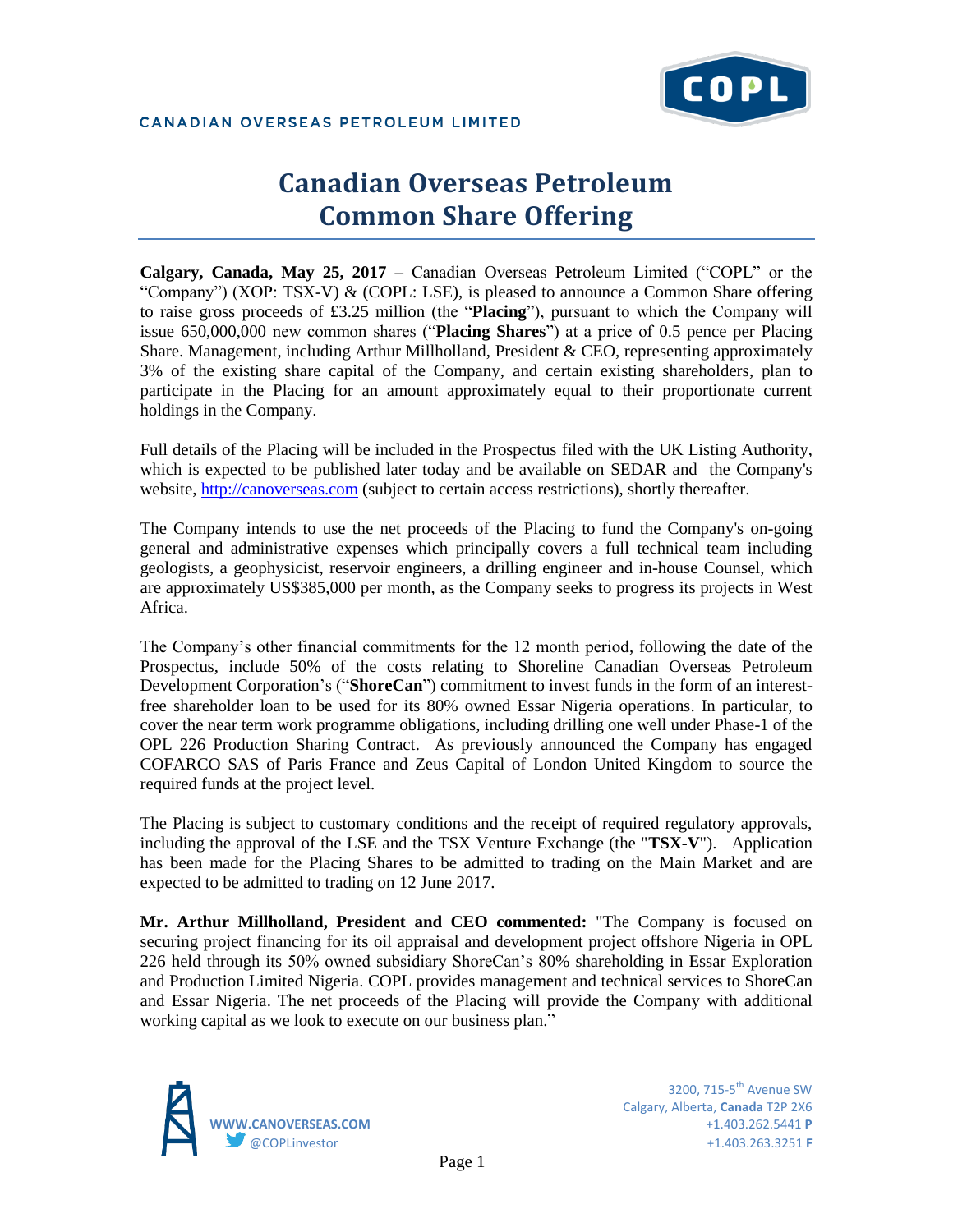"Whilst we were disappointed with the initial drill results from the Liberian Mesurado-1 well drilled in December, we are nearing the end of our re-interpretation of the 2,500 sq. kilometre LB-13 3D seismic data set through the incorporation of the drilling results into an updated seismic interpretation. This involves a reappraisal of the seismic attributes previously interpreted to be possibly associated with hydrocarbons. Specifically, the Company is evaluating whether the false hydrocarbon seismic response at Mesurado-1 is a local or a regional phenomenon. This evaluation is not one which can be accomplished in a short time, but should be completed late Q2 to early Q3 2017. Once this is completed the next steps regarding LB-13 will be determined."

This press release shall not constitute an offer to sell or the solicitation of an offer to buy any securities in the United States, nor shall there be any sale of the Units in any jurisdiction in which such offer, solicitation or sale may be unlawful. The Common Shares and Warrants have not been and will not be registered under the 1933 Act or any U.S. state securities laws and may not be offered or sold in the United States absent registration under the 1933 Act or an applicable exemption from the registration requirements of the 1933 Act and applicable U.S. state securities laws.

Capitalised terms used in the Prospectus shall, unless the context provides otherwise, have the same meaning in this announcement.

## About the Company:

The Company is an international oil and gas exploration and development company focused in offshore West Africa. The Company holds a 17% working interest in Block LB-13, offshore Liberia, with ExxonMobil the operator holding an 83% working interest. The Company is also actively pursuing opportunities in Nigeria in partnership with Shoreline Energy as part of its strategy to generate stable cash flow from secure offshore assets. The Company and Shoreline, through their jointly held affiliated company, Shoreline Canadian Overseas Petroleum Development Corporation ("ShoreCan") has acquired 80% of the share capital of Essar Exploration and Production Limited (Nigeria) which holds an attractive oil appraisal and development project in shallow to mid water offshore Nigeria on its 100% holding in OPL 226. Drilling of the first appraisal well is planned to commence in late 2017. ShoreCan is currently waiting for final approval from the Government of Nigeria for the acquisition.

ShoreCan is building a portfolio of exploration and development assets in sub-Saharan Africa. To date, ShoreCan has taken a position in Nigeria. It continues to evaluate a variety of additional assets in Nigeria and Equatorial Guinea.

The Common Shares are listed under the symbol "XOP" on the TSXV and under the symbol "COPL" on the London Stock Exchange.

## **For further information, please contact:**

### **Mr. Arthur Millholland, President & CEO**

Canadian Overseas Petroleum Limited Tel:  $+ 1 (403) 262 5441$ 

### **Cathy Hume**

CHF Investor Relations Tel: +1 (416) 868 1079 ext. 231 Email: cathy@chfir.com



Calgary, Alberta, **Canada** T2P 2X6 **WWW.CANOVERSEAS.COM** +1.403.262.5441 **P** @COPLinvestor +1.403.263.3251 **F**